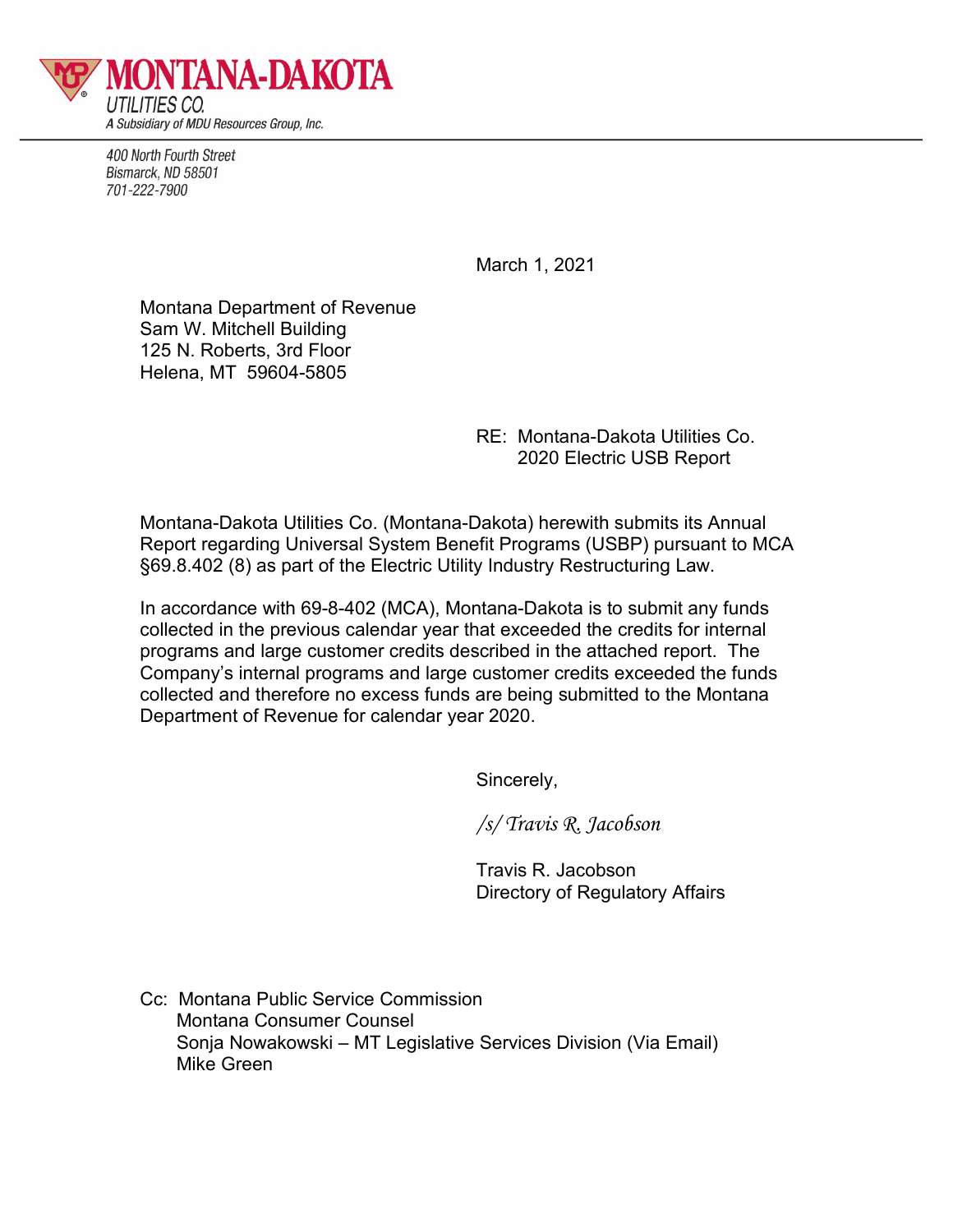## **Montana-Dakota Utilities Co. Universal System Benefits Program 2020 Annual Report**

The total dollars collected under the Universal System Benefit Charges (USBC) approved by the Montana Public Service Commission (Commission) during the period January 1, 2020 through December 31, 2020 was \$963,036.75. The large customer group, defined as customers with monthly electric billing demands of 1,000 kW or higher, account for \$265,732.91 of the total amount collected.

The following USBP expenditures were made in calendar year 2020 in accordance with programs approved by the Commission:

| Low-Income Discount                         | \$312,660.32 |
|---------------------------------------------|--------------|
| Low-Income Weatherization (AEM & HRDC)      | 90,000.00    |
| Low-Income Energy Audits (AEM)              | 10,000.00    |
| Energy Share Endowment & Admin              | 35,000.00    |
| <b>Energy Share Bill Assistance</b>         | 90,000.00    |
| Energy Share & HRDC Furnace Safety          | 50,000.00    |
| Low-Income Program Promotion (Energy Share) | 4,887.32     |
| Conservation Programs (Lighting)            | 136,212.88   |
| <b>Total USBP Expenditures</b>              | \$728,760.52 |

Following is a description of each program:

Montana-Dakota offers a low-income discount to all customers that have qualified for Low-Income Energy Assistance (LIEAP). The discount remains in place on a calendar basis and qualifying customer's accounts are updated annually upon the start of the LIEAP qualification process the following heating season. Beginning with the 2008-2009 LIEAP season, customers qualifying for LIEAP also qualified for a discount on their electric bill based on a new discount structure filed as part of the Stipulation in Docket No. D2006.1.2 and approved by the Commission on August 20, 2008. Three levels of discount are available under this discount rate structure; 30% discount for customers at 0-60% of the federal poverty level, 25% discount for customers at 61-90% of the federal poverty level and a 20% discount for customers at 91% to the ceiling of the federal poverty percentage of income as established by the Department of Health and Human Services in determining LIEAP benefits.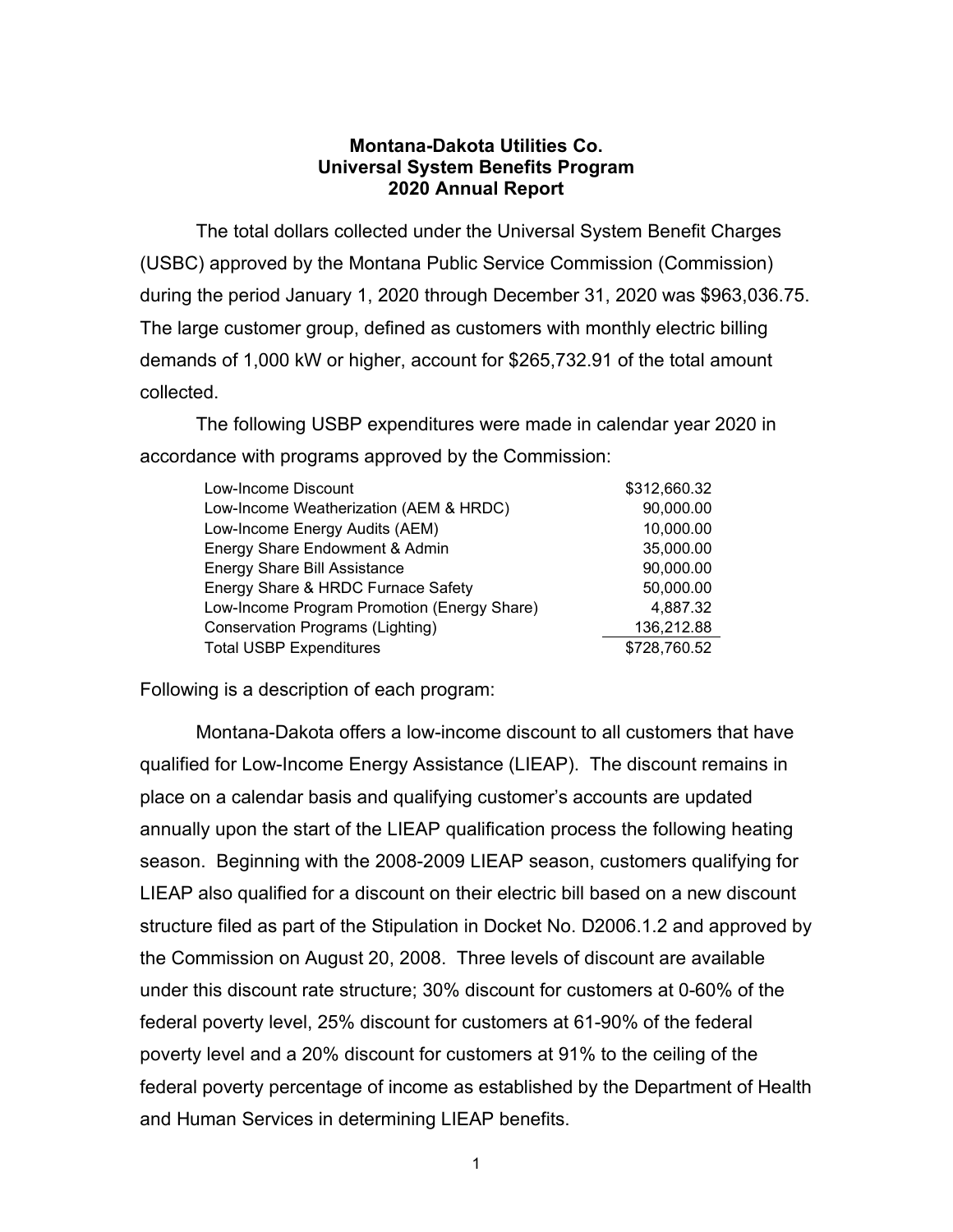The income data used to administer the discount is received from the State Department of Health and Human Services at the time a customer qualifies for LIEAP. When combined with a LIEAP benefit, the bill discount serves to mitigate the higher percentage of disposable income necessary to pay utility bills that this group of customers pays in comparison to other customers. Following are statistics regarding the distribution of the electric discounts among the various discount levels based the percentage of poverty for calendar year 2020. On average, 1,243 customers received benefit of the discounts with the months or number of bills discounted for each customer dependent upon the time LIEAP benefits were first received on their behalf. As shown, approximately 33 percent of the recipients were in the lowest percentage of federal poverty.

*Low Income Discounts January 1, 2020- December 31, 2020*

| % of Federal   |                 |                  | Average       |
|----------------|-----------------|------------------|---------------|
| <b>Poverty</b> | <b>Discount</b> | <b>Customers</b> | Discount/Bill |
| $0 - 60\%$     | 30%             | 555              | \$(25.79)     |
| 61-90%         | 25%             | 279              | (18.17)       |
| 91%-ceiling %  | 20 <sup>%</sup> | 409              | (16.30)       |

The other low-income related programs include weatherization, energy audits, bill assistance and a furnace/water heater repair program. These programs provide assistance to low income customers located in Montana-Dakota's service territory. The bill assistance and furnace/water heater programs are administered by Energy Share of Montana in accordance with their established guidelines to provide assistance to qualifying low-income customers. In 2020, 124 households received bill assistance at an average cost of \$487 per household. The furnace safety program recognizes the problem that arises when a low-income customer is faced with a costly repair bill or in some cases the cost of replacing space or water heating equipment. Nine households were assisted through this program in 2020 at an average cost of \$3,625 per household. The Weatherization and Energy Audit Programs are administered by Action for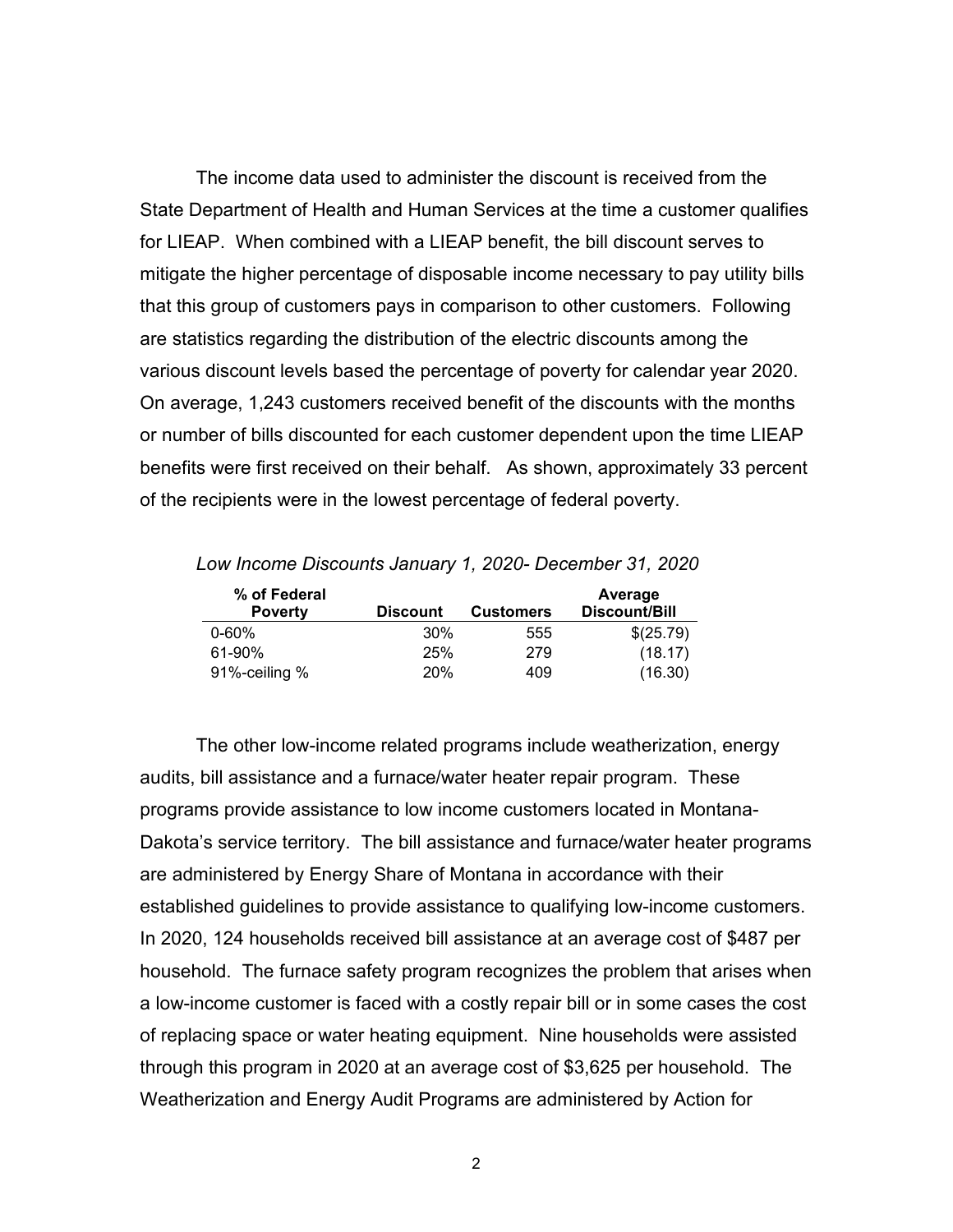Eastern Montana and the HRDC District VII in accordance with guidelines established by the State Department of Health & Human Services and the Department of Energy and assist low-income customers with conservation measures that result in energy savings. Weatherization services were provided to twenty-seven households utilizing USB funds in 2020 at an average cost of \$4,703 per household.

The Energy Share endowment will provide for the long-term needs of the low-income customers of Montana by providing a stable funding source for energy assistance dollars and is a cost-effective program that will benefit Montana-Dakota's customers. Customer education consists of outreach required to better inform customers of the available assistance programs noted above and the Federal LIEAP program. Bill inserts, web site promotion and advertising done in conjunction with Energy Share of Montana were tools utilized in 2020. Montana-Dakota has developed a package of bill inserts, posters and direct mail pieces to assist with educating customers regarding assistance available under the programs.

In addition to the low-income related conservation programs, funds were also made available for all residential and commercial customers for conservation measures. The cost effectiveness of the conservation program offerings was determined based on the cost/benefit analyses provided in the Company's Integrated Resource Plan filed in Docket No. N2015.7.54. The Commercial Lighting program was well accepted and accounts for the majority of the conservation related funds expended in 2020.

As noted above, a total of \$265,732.91 was collected from the Large Customer Group. In accordance with 69-8-402 (MCA) the Large Customer Group has the right to self-direct funds collected through the USBC. Funds totaling \$237,210.42 will be refunded to three customers in the Large Customer group. Montana-Dakota currently has eight customers on its system that qualify as Large Customers of which three have requested a refund. One of the eight customers will receive the total USBC dollars they remitted in 2020 through utility service bills in the amount of \$5,708.88. A second customer submitted a claim

3